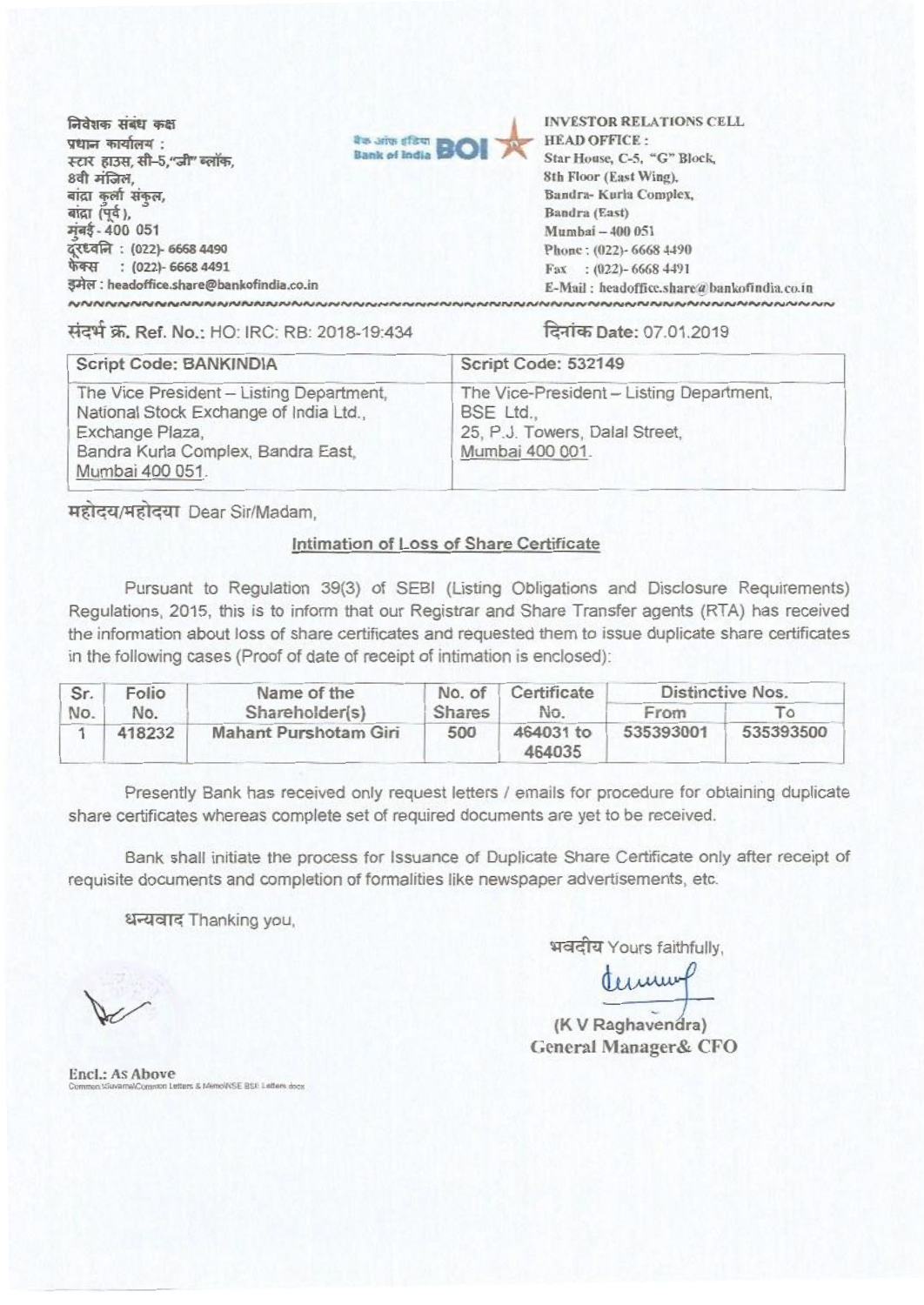माननीय नैम्स्मैन विगर्यपर सार्वे सिज पार्डस्टाहोपेरहे पहुंसी मोरी हो, भारत दिन जर्मस बिल्हे ग वसन्द्र औष्टीस के सामने मकबाना हैंड़ Hele, stated uneur (Anderikest), Bods-400059. Anne A में महन् उठरातिम विारी, बाली, सिमर्डेवाला मन्दिर गांव व यू नाखाना जमरीर, जिला लालुन्यार-144020(फेमम) ने, अपने माम पर सैर्म आफ़ डोडेगी के 500 शैमर, ये हैं, मेरे रुगात में, र्व सामस (ग्रीमे) ह्री  $J$ वेयों कि मैं बर्दुर बुड़ चुका है। हेपमा प्रभ मैने डेमिट खाता इप्लेकेटखर्विष सेलाएं। Egotal oll & 1 9 have misplaced (lost the 5) Monday Endorement studes I want to open dematale My sheres are not bearing slips which were sent after allot ment and payment of allotment money, It 2 Amount pid up per share on allotment M. S.O. Thenking you in enticipation, Reserved slips Your faithfully, new years wil  $kt = 27 - 12 - 2018$ (महन् पुरुषी तम जिरी) Mahant Purstrotan Gisi, chimte wala Mando? V.P.O. JAMSHER KHAS, PKT. JALANDHAR Chrysis)